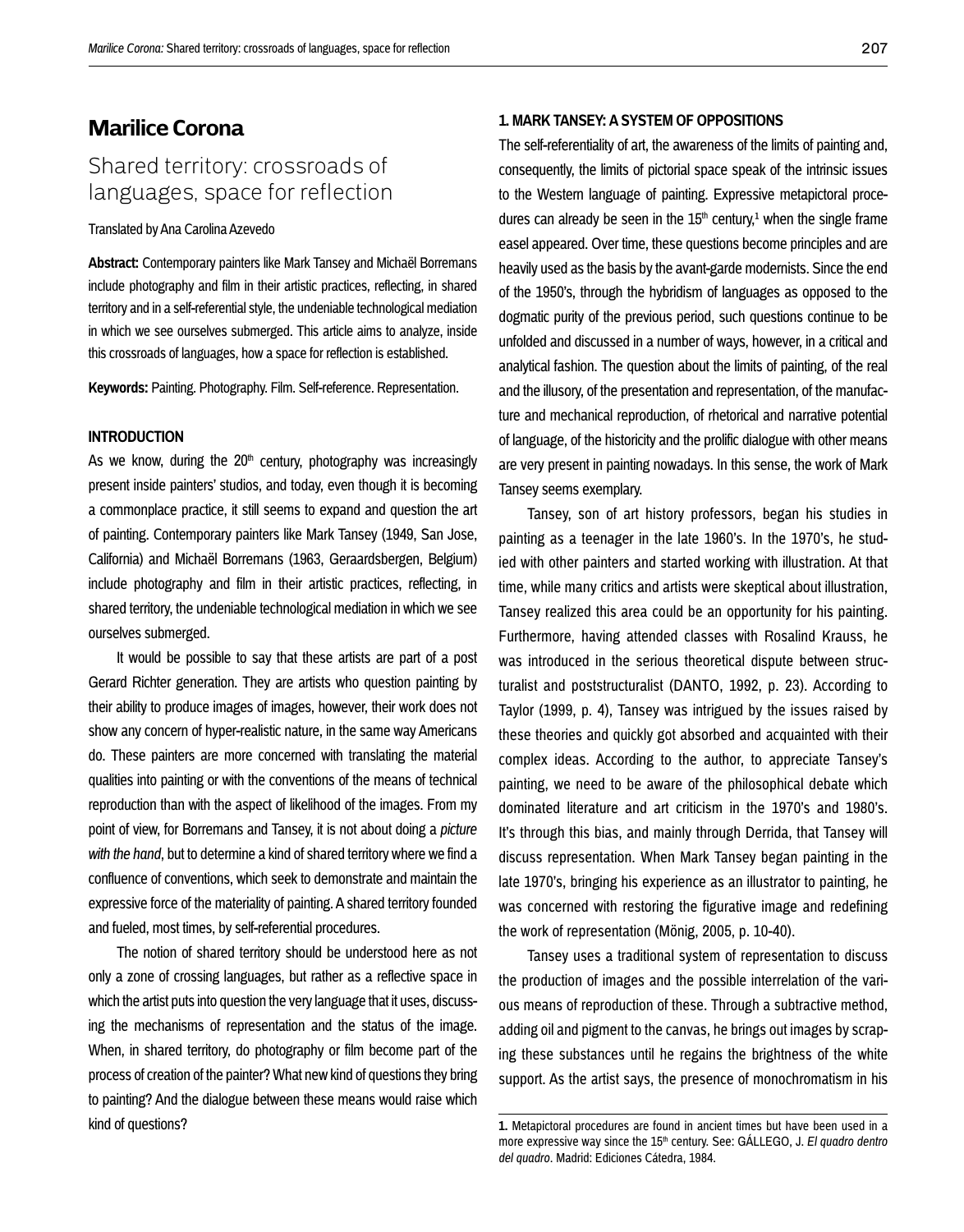paintings derives from the relations it establishes with the photographic image, as well as the conceptual framework that it operates.

At first, I was attracted to the monochromatism  $-$  black and white  $$ because everything I liked was in it, from reproductions of Michelangelo to scientific illustration and photos of the *Life* magazine. This simple, but versatile syntax, was shared by the art, fiction and photographic reality, it made it possible for another level of pictorial fiction where aspects of each one of them could unite. A painting no longer had to pretend to be non-fiction, it no longer had to be a cage for the real, making it possible to think in terms of a tentative field or place of investigation. The frame could work with a hybrid form equidistant between the functions of painting, illustration and photography. In my first paintings, my primary concern was to find out how to combine image and idea. I started with simple oppositions: male/female, artificial/natural, static/mobile, mythical/ scientific, present/past. I found out that oppositions of light and dark could act as an formal analogous to conceptual oppositions. (Tansey, 1992, p. 128).

Tansey's painting poses numerous questions: tactile perception and memory as opposed to visual; the scrapings and the marks as an indicative manner of signification; temporal disparities and juxtapositions; interrelation between painting and mechanical means of production of images; realism and representation; the alliance between conceptual and formal. In light of this, the technical procedures of the painter are closely linked to the conceptual framework of the work being that the materiality and the specific features of the referential photographic image generate new strategies for painting.

Most of the artists gather a range of images or objects around themselves. Some of these artists are more attentive and organized with their collected material. Tansey refers his *documents* as an *image library*, where he gathers methodically a wealth of heterogeneous images that, as has been mentioned, range from reproductions of paintings of the great masters to scientific illustrations and photographs taken from the *Life* magazine. For the artist, "collecting images is to accept, as a resource, representations of human experience of many cultures and times – as well as our direct and indirect experiences" (Tansey, 1992, p. 128).

Tansey uses a photocopier machine, which allows a great freedom to cut and assemble his collages, which will serve as reference to the paintings. In the same montage, he brings together figures, textures and landscapes of distinct origins, however, when translated into the painting they assume a homogeneous character. We find in the preparatory procedures of Tansey similarities with the procedures employed by the American realist painter Thomas Eakins (1844-1916), who, at the end of the 19<sup>th</sup> century, made great use of photography and mixed glue drawing to draw up his paintings. In the case of Tansey, besides all the rhetoric relation built through playing with images, the artist transposes to the painting, for example, the old coloring of the pictures and illustrations in magazines and newspapers of the 1950's.

There is a reason for the temporal reference to 1950's, much of the rhetorical content of his works deal with the criticism of postulates of Clement Greenberg and the New York School. There are many paintings in which he brings together characters from the universe of art from different eras. See *Mith of depth* (1984).

In *A Short history of modernist painting* (1979-80), we find a collection of images from the most diverse origins. At first sight, such painting can present itself as mere patchwork of images. However, a closer look at the matter reveals a chain of meanings built by the artist. According to Sims, the reference images used in this painting were taken from various magazines such as *Popular Mechanics*, *National Geographic*, military journals such as *Soldier of Fortune*, film magazines and the already mentioned *Life* magazine. According to the author, Tansey was particularly attracted by the pictures of *Popular Mechanics* because he felt that the magazine's ideology, based on the "do it yourself", "on self-improvement, progress and troubleshooting corresponded directly to the modernist dialectic" (Sims, 1990, p. 12). The artist divided the square structure of *Short History...* in two colors: some in a range of shades from white to black and other in sepia tones. The reference image was composed of 51 photographs cut out from magazines and, later, glued side by side, in tracks, forming a square structure. For each horizontal line, Tansey has determined a concept for the images. "Starting at the top, the seven tracks were organized around the following subjects and themes: window, door, obstacle, establishment of ground, surface and support, self representation and analysis, the target and glance" (Sims, 1990, p. 14). Themes and issues that allegorize, in a metapictorial manner, the historical discussions about painting and representation.

The monochromatism and the temporality printed in the reference pictures, when translated to the painting, are indispensable elements for the construction of Tansey's narrative. Some of the examples are the paintings *Action Painting* (1981) and *Action Painting II* (1984).

In *Action Painting* we see a painter in a quite dated outfit (amateur, maybe) doing a painting from observation, at *plein-air*,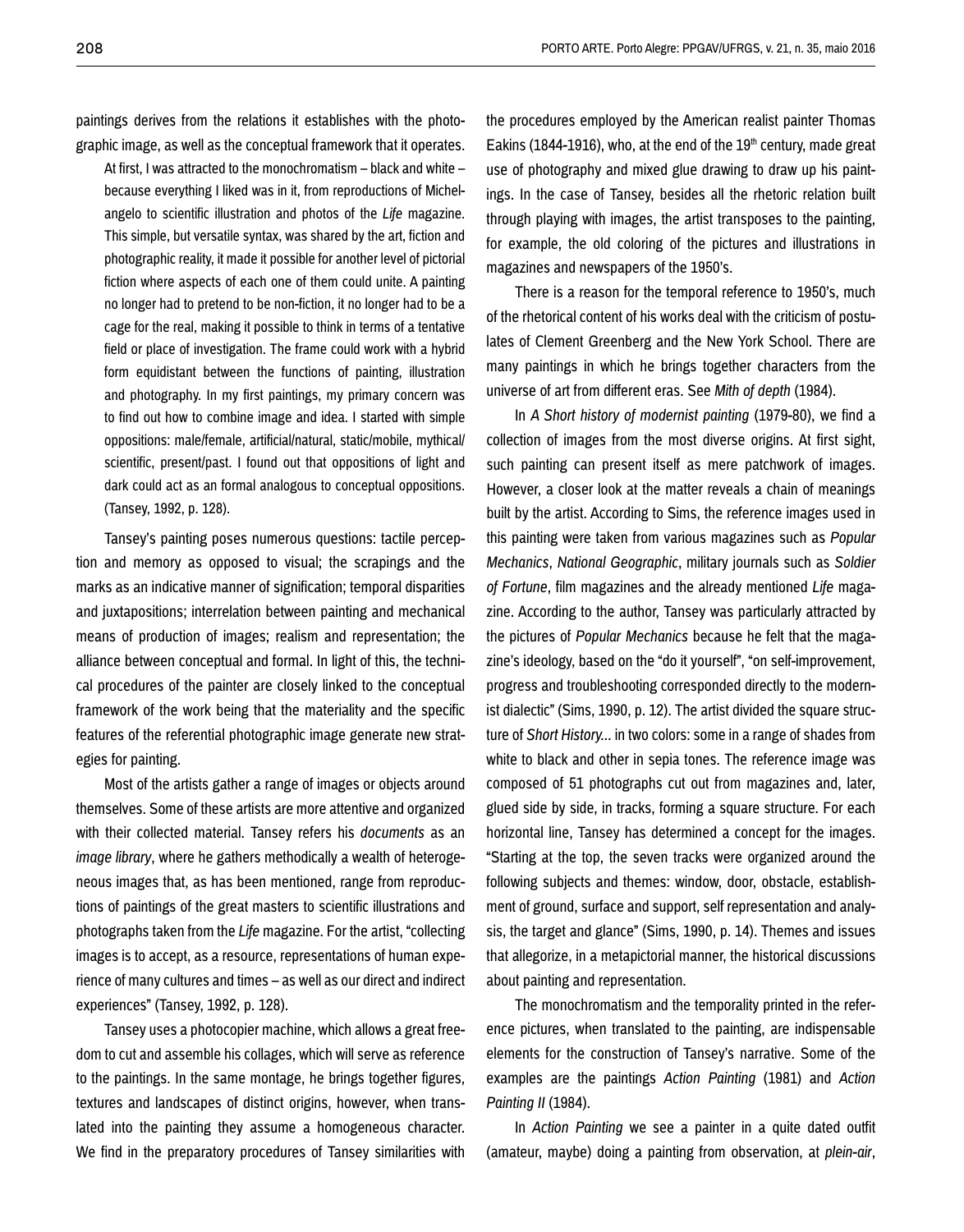of an automobile accident. Here we have a series of collisions of meaning and interpolations of time. First of all, starting with the title, the assumption of *action paiting* was to abandon the model. The action, gesture and spontaneity were its foundations. Here lies the irony in the conduct of the action of the painter to the action that is contained in the subject observed. At the same time, what we see is the temporal structure of the painting colliding with the temporality of the event observed. The extended arm, that we know so well, seeks measures and proportions. It attempts to interpret the model at a speed which is incompatible to the accident. This "decisive moment" into which record could only be captured by photography or other mechanical device. As the artist himself declares,

This triple-encoded structure brings together photographic time (his own accident seen in a separate action); the time it takes to make an image by hand (the painter who registers the accident); and the time that I took to the paint it. The point here is not to celebrate the absurdity or have fun with the surreal, but to look for relation between structures and the limits of various means of representation. (Tansey, 1992, p. 128).

It would be possible to say that this painting puts in question not only the temporal specificities of the various means of image production, but the support that one mean of production brings to another in the discussion about representation. As spectators, we are placed also in self reflective position in front of the painting, because, the *mis en abyme* of the frame within the frame, added to uneasiness that brings us to the temporal collision, makes us reflect on the own mediation in which we see ourselves constantly subjected. Mediation always crossed by its own conventions.

The work of Mark Tansey, inserted into the "photographic culture" and in dialogue with this contingency, opens a vast field of meanings that go beyond the elements taken as "fundamental" to the pictorial language (the plan, the gesture and the color). In shared territory, the artist rehabilitates and upgrades the old functions of painting in a critical and provocative manner.

#### **2. MICHAËL BORREMANS: REPETITION AS STRATEGY**

Michaël Borremans (1963), lives and works in Ghent, in Belgium. He began painting in 1993 and today is considered one of the most important contemporary painters next to his fellow countryman, Luc Tuymans. About his subjects, unlike Tansey, we didn't find a conclusive narrative. His paintings are enigmatic. They resemble codes that we can't decipher. His figures inhabit undefined spaces or are represented, for the most part, on solid color

backgrounds. Such backgrounds refer us to the infinite backdrops of photographic studios or cut out figures from Manet, whom he refers indirectly. Let us recall here *The fifer*. Many authors try to link it to the Belgian surrealist tradition, mainly referencing Magritte. This approach can be fair, mainly with regard to self-referential propositions which put mechanisms of representation in check. As Sardo would have commented,

In fact, there is a possible connotation in relation to surrealism in the paintings by Michaël Borremans, but it does not come from a dreamlike relation of sense, but from the use of repetition as a device, present in the recursively manner that the same situations arise in drawing, painting and now, in the movies. This repetition is used in two ways: by the recurrence of the gesture represented (moulding, digging, organizing, moving, sorting), but also by the successiveness of situations that migrate from support to support, contracting or dilating the temporal structure. (Sardo, 2007, p.37).

I'd say that repetition is put in details that characterize his figures. Both in his paintings as in his films, most of them appear dressed in de-personalized uniforms; workers from who knows where are involved in mechanical and repetitive actions, lacking any meaning**.** The feeling is that we are facing scenes from a society of automata, always under control. It reminds me of *1984*, by Orwell, and *Alphaville*, by Godard. Another important aspect, dating back to some procedures of surrealism, is the presence of the double as a constant in his work. Figures make ex-votos of themselves or carry simulacrums of their own bodies on their laps. The awkwardness and discomfort caused by his images are linked, among other things, to all that evokes in us the image of double. As Rogiers would have stated regarding the twins, while they cause us extreme fascination with their identical appearance, "they embody the torment of identity, the uncertainty of being truly yourself" (ROGI-ERS, 1998, p. 7). The *disturbing strangeness* described by Freud got its foundations there, that is to say, on the ambiguous relation that we maintain with our own image.

The repetition in Borremans doesn't happen only in the sphere of representation, but also in the way it articulates and explores the properties of the means it uses, as well as in the form of presentation of all the works in the exhibition space. Bringing together drawings, paintings and *tableaux vivants* (as his films are called) in the same space, the artist intends to show how the different languages intercommunicate in his work process. In his retrospective *Eating the bread,* in Stuttgart in May 2011, we could detect the folding between the painting *The Skirt*, 2005, the film *Weight*, 2005,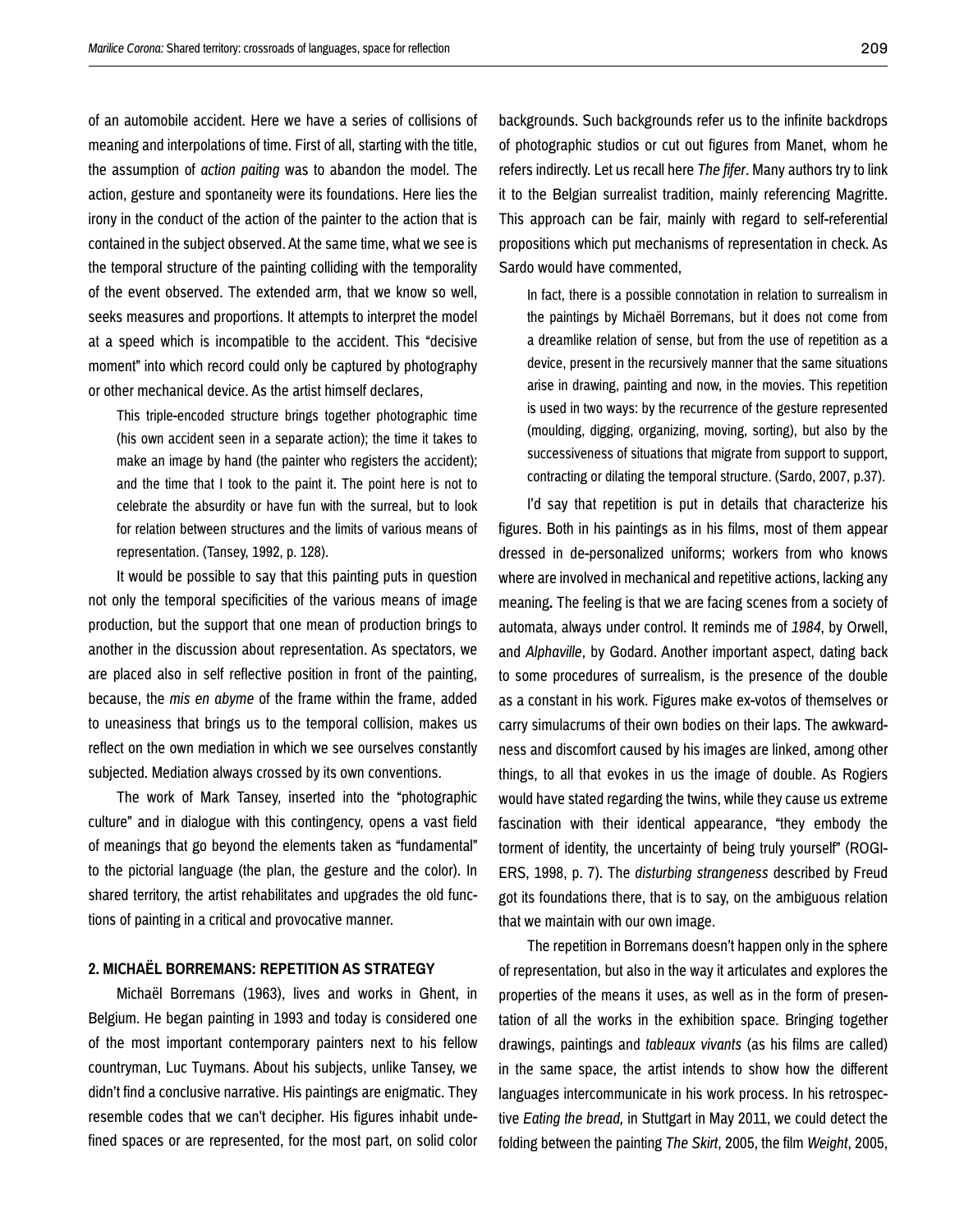the cartoons *Drawing*, 2002, and *Skirtsculpture*, 2005. Due to this folding, you can see how the language of painting is crucial in the creation and result of his films. The repetition of the grounds is also held in a same language. One of the strategies of the artist is to work in a series of paintings that correlate. In a sense, the strategy deals with the sequential nature of the frames.

At first, Borremans' reference images were taken from magazines, postcards, movies, images downloaded from the internet, and other images. In the documentary *A knife in the eye*, when questioned by the interviewer if photography was required as a starting point for his painting, the artist responded:

Well, there is a tradition to it since the origins of photography. As soon as it appeared, the painters started to make use of it. In my case, in the beginning, I used to work with materials that I found and recovered, but, I added stuff to the image or distanced myself from it. I never copied a photo, I always manipulated the image in terms of light, color or composition. Even if you, knowingly, don't manipulate it, when you paint you always manipulate it, whether liking it or not. (Borremans, 2011).

In 2002, Michaël Borremans begins to make his own photographs from images taken from the TV screen. This experience led him to build a photography studio in his painting studio, thus, starting a new process of creation, photographing models in a neutral environment, now being able to have control over the image, determining the quality of light and the whole *mis en scene* that will be translated into the painting. In this case, he determines the quality of light often from references coming from the history of painting, like the light from Caravaggio, Velázquez and others. The scene to be photographed is carefully composed according to what the artist wants to paint. The costumes, objects and accessories are made especially to compose the scene and express the concept behind the image. Thus, the representation of the representation, recurring aspect in Borremans' work, seems to assume even more strength.

The film, in turn, has played an important role in the work of Borremans. If at first the artist used film images for his paintings, most recently he has created films impregnated with pictorial beauty and silence. In an interview published in *Art in America* the artist comments:

What I try to do with films comes out of the paintings. While painting, I had the feeling that I needed a different element of light or movement. My interest in film has always been there since I was young, so I started experimenting. *The Storm* [2006] is a 35mm projection of a live image. But the work is still more painting than

film—the medium is film, but the way I approach it is like painting. (Borremans; Coogins, 2009)

Borremans says he prefer films in 16 or 35 mm instead of video. He said he's interested in the granulation of the image, because it feels closer to the pictorial qualities. In addition, he claims to be interested in what the film language provides, for example, the possibility of the image in and out of focus. Michaël Borremans isn't interested in exploring in a pure manner the specificities of the means he uses as the basis of an idea of delimitation of territories, on the contrary, he investigates their specificities to better interchange them with the intention of questioning and expanding their boundaries. Is the concomitant use of the various means of production and, also, in the crossing of these means that Borremans addresses issues about the representation, the resemblance, the uniqueness and multiplicity, the originality, the authorship and repetition and other estimate points to the history of painting and, why not say, the history of knowledge.

The film *The Storm* is a great example of the influence of painting on the photographic medium, as well as an example on the investments undertaken by the artist in relation to the characteristics of the filmic language and what we expect from it. The film, projected in a large area of wall in the exhibition space, has 1 min 07 s and is placed in *loop* as all of his films. It is a single and circular scene. The scene features three black men sitting, dressed in bright white satin costumes, absolutely motionless. They're just there, sitting, uniformed, breathing. The feeling of waiting in the scene is the same that hits us. Before a film we hope movement, action, sound, narrative, however the artist thwarts our expectations. The only element that acts in the scene is the light slowly and intermittently blinking, making the image appear and disappear. The light here assumes the role of paint. In the projection room, what we hear is the sound of the projector that comes with the breathing of the characters. As Borremans comments (2009, p. 2), "the rhythm of the film is very important. It has to be as slow as the breathing".

As for the form of presentation, *The Storm* is one of the few films showcased in a great projection, because, for the most part they are showcased on a flat LCD screen, in small dimensions and framed by wooden frames. This strategy, combined with the similarity of color and light employed in various languages, brings them even closer to the paintings and upgrades an artistic and entertainment genre popular in the 18<sup>th</sup> and 19<sup>th</sup> century Europe, the *tableau vivant.* The *tableau vivant* is a porous genre of art about the borders that delimit it. It is located at the intersection between theatre and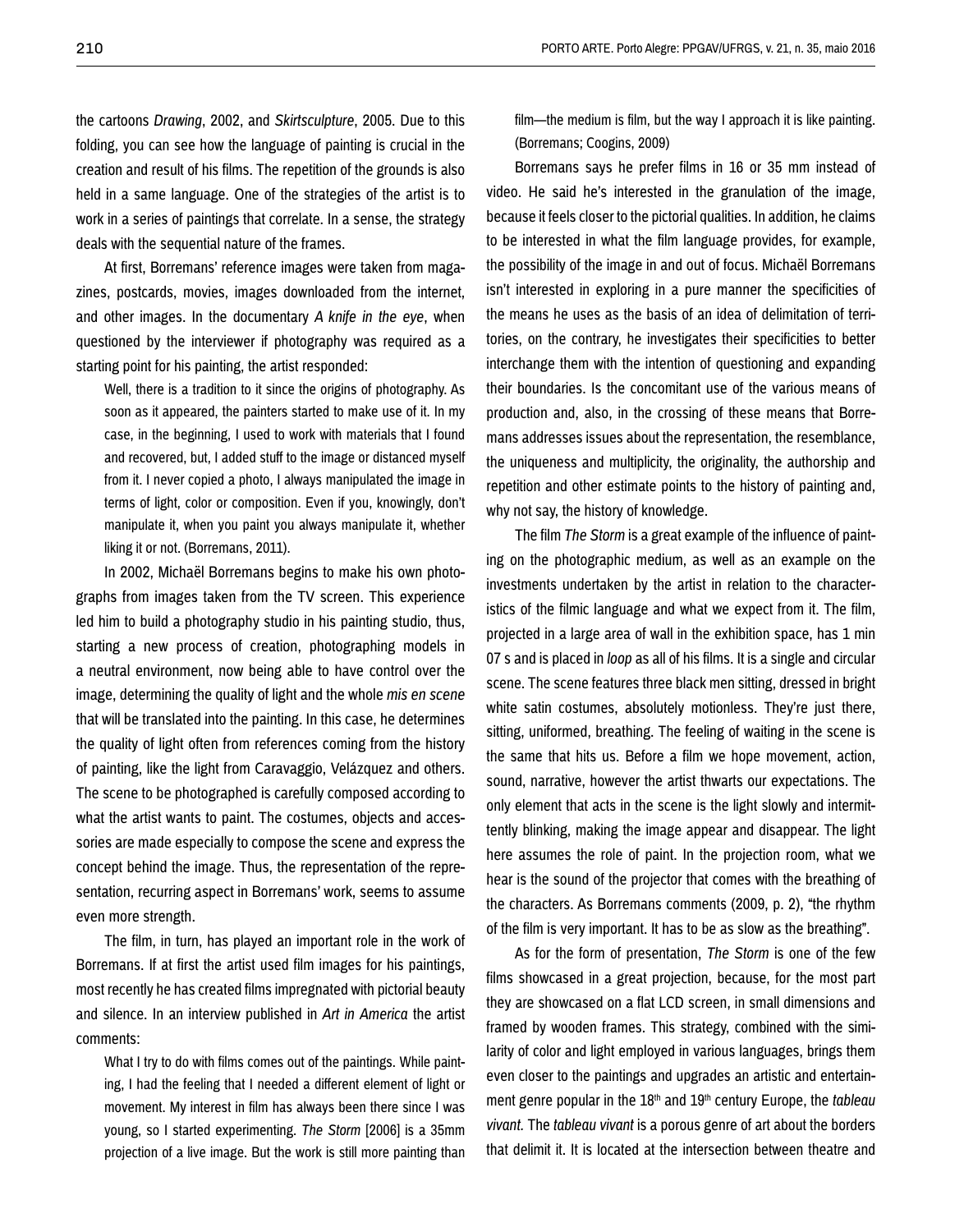society games, painting, sculpture (and, later, photography), being as much as from the field of social history, the history of theatre and art history (Vouilloux, 2002, p. 24). According to Bernard Vouilloux,

This show was the exact representation, with the help of animated beings, but motionless, of paintings or groups of very well known and famous sculptures. For the paintings, the characters were dressed in costumes in which details and colors were reproduced with the utmost care; for the sculptures, they were all covered with swimsuits and white draping fabrics. The groupings and poses were naturally observed with strict accuracy and, when the curtain raised on a painting of this genre, the effect was stunning. This effect was noted, in particular, for the sculpture, which could appreciated for all its aspects since the characters were placed on a spinning surface that moved slowly under the eyes of the spectators. (Vouilloux, 2002, p. 26).

From my point of view, Borremans reaches the full crossing of languages and the upgrade of the *tableaux vivants* in his work from 2005, *Weight.* The movie originates from one of his drawings of 2002, titled *Drawing*, which derives from a photograph found in a knitting magazine2 and that will also have ramifications in other languages such as painting and sculpture. From that drawing, the artist goes in search of a model, in the same age group, reproducing its garments as it appears in the photo. In his studio he builds the whole *mis en scene* that will be filmed in 16 mm to subsequently be transferred to DVD. In a small flat screen (15" LCD) placed vertically, a girl slowly turns, with eyes fixed on the infinite, seated on a black spinning podium in which her legs disappear completely. Like the sculptures of the *tableaux vivants* from the 19<sup>th</sup> century, the girl becomes a statue. The stiffness and immobility of this body, whose legs are amputated, strikes us violently. This image, which has dubious duplicity between animate/inanimate or, as Sardo has pointed out, "this kind of ghost of death lurking in the category of the *doppelganger*",<sup>3</sup> closely linked to the idea of automata, shakes

**3.** "A German term for a double or a counterpart of a character, a kind of soul mate or even a ghost chasing an individual, mingling with its own personality. The name *Doppelganger* originated from merging the German words *doppel* (meaning replica or duplicate) and *gänger* (walker, itinerant or someone who wanders). [...] The *Doppelganger* is never seen by anyone except by its bearer. You don't see it in the mirror, it doesn't show up to anyone but our most disturbing selfour vulnerable certainty of identity and freedom. In shared territory, through the circular motion determined by his riddle-images, Borremans creates a space for playing, investing on model-images that unconsciously accompany us.

#### **CONCLUSION**

Michaël Borremans and Mark Tansey are figurative painters who revisit the history of painting, dialogue, question, and use various means of production. The continuous traffic between languages establishes a space for reflection, in both the ways that the term can incorporate. This space, which I call shared territory, has as its main function to discuss the mechanisms of representation and the political dimension that the images bear. In the work of these two artists, we can find multiple layers of information: what you see is not just what you see. Tansey discusses the representation and criticizes the regulatory systems of art. With great insight, it puts in check our vain attempt to apprehend reality, demonstrating that this would be the main function of the representation. Borremans, in the other hand, is aware of the historic weight of painting. He developed an undeniable technical ability, being compared by critics to the great masters of the past. He understood Velázquez and Manet without settling into mere virtuosity. The artist refers to the history of painting and discusses the power of the image in the present day. Through different means, his riddle-images discuss the language that at the same time configures and puts in question the history and the social and political setting of his own home country. They are images in which the strangeness leads us to think about the organization of powers to which we are subjected.

**<sup>2.</sup>**"This representation of a young girl adopting a majestic pose, with hands on her back and staring straight ahead, has its origins in a photograph found in a knitting magazine. Borremans, however, modified the reason of the knitting. In its place, he drew the Flemish Government logo twice, once in the usual sense (right-facing) and again in the reverse direction. If the presence of the two beasts on the pullover accentuates the heraldic and emblematic character of the lion (Flemish), it also makes it lose its pride. " In a statement, the author comments the ironic use of this detail because of a requirement imposed by the government to insert the coat of arms in any graphical material and dissemination of art projects subsidised by the same. See Martens, 2014, p. 34.

awareness. The idea of a ghostly double or counterpart may not involve a relation so intimate between the *doppelganger* and its bearer. In less abstract terms, we can talk about this relation when a character inserts itself in the story with a name that already has a tradition, and that presents itself as a always bothersome ghost." See *E-Dicionário de termos literários de Carlos Ceia 2010* . Available in: <http://www.edtl.com.pt/index.php?option=com\_mtree&task=viewlink&link\_ id=765&Itemid=2>. Access in: Sept. 2nd, 2012. The *Doppelganger* is a term that became notorious in  $19<sup>th</sup>$  century German literature. In the popular legends, the vision of your own *Doppelganger* was a sign of a bad omen. Sign of your own death.